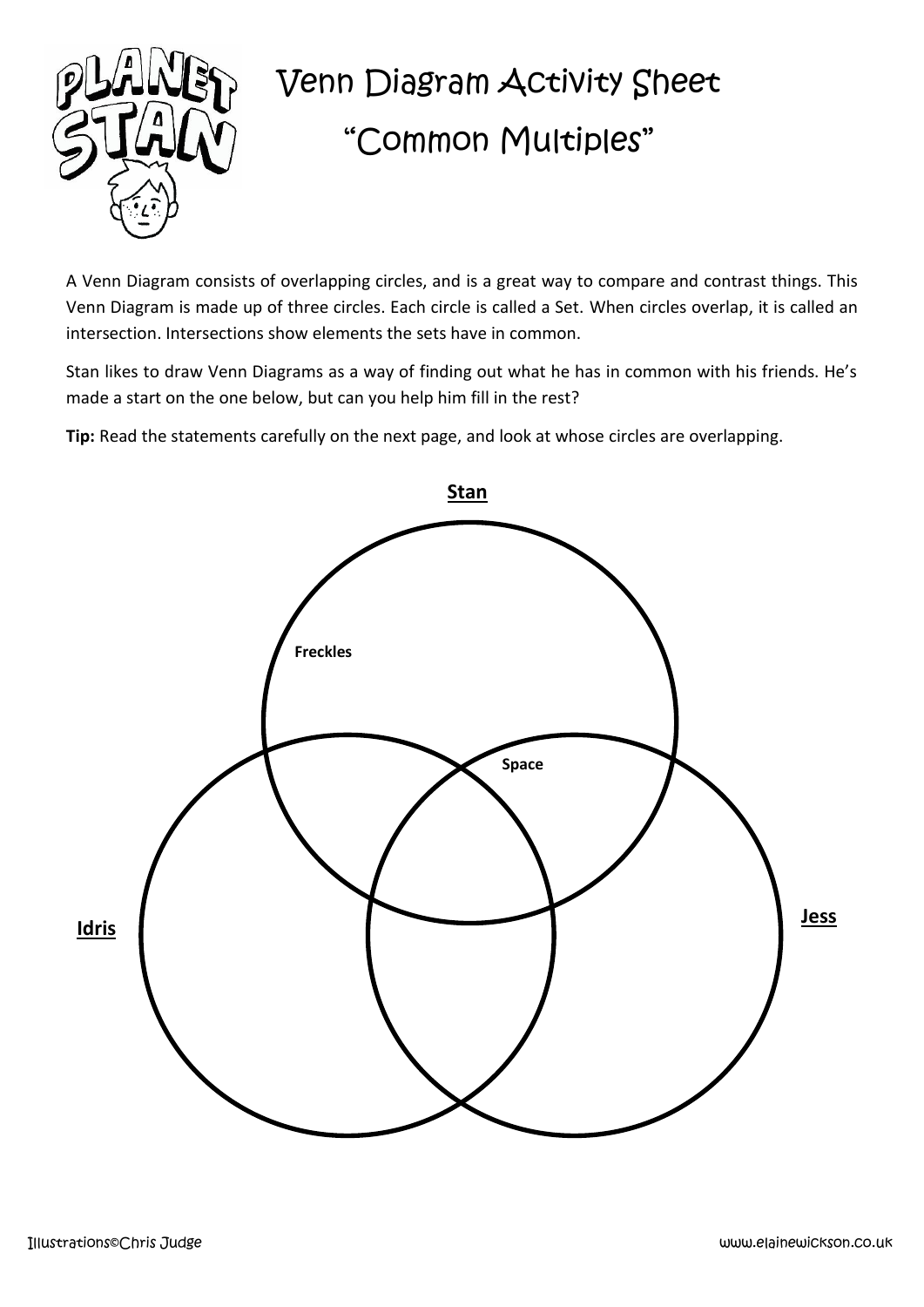- 1. Stan is the only one who has freckles.  $\checkmark$
- 2. Jess and Stan love talking about space.  $\checkmark$
- 3. Everyone agrees that cake is their favourite food.
- 4. Idris and Jess both wear earrings.
- 5. Idris likes olives in his packed lunch, but Stan and Jess prefer grapes.
- 6. All three have siblings.
- 7. Jess loves to eat French cheeses.
- 8. Stan and Idris really don't love to eat French cheeses.
- 9. Jess has green eyes, Idris has brown eyes, and Stan's are blue.
- 10. Idris is a techno whizz-kid and runs the school's IT department.
- 11. Liam is a friend to all of them.
- 12. Jess and Idris have pets.
- 13. Idris is the only one who loves Mrs Gravy's gravy on everything.
- 14. Stan's favourite planet is Saturn, but Jess and Idris both like Earth.
- 15. Jess loves going on long hikes through the woods.
- 16. Stan is the shortest.
- 17. Idris and Stan like playing Zombie Tag at lunchtime, but Jess prefers book club.
- 18. Nobody likes Marmite.
- 19. Only Stan has got reflections sheets from Mr Fisher this term.
- 20. They all like going to the cinema.

## **Work in twos or threes for this next activity.**

Draw your own Venn Diagram with a circle for each person. Remember to overlap them so you can fill in the intersections. Can you find out what you have in common?

Discuss these subjects if you need help: Hobbies, pets, special talents, ice cream flavours, siblings, dinosaurs, films, pizza toppings, books, space, music, cake.

**Tip:** Draw your diagram nice and big so you have plenty of room for your answers.